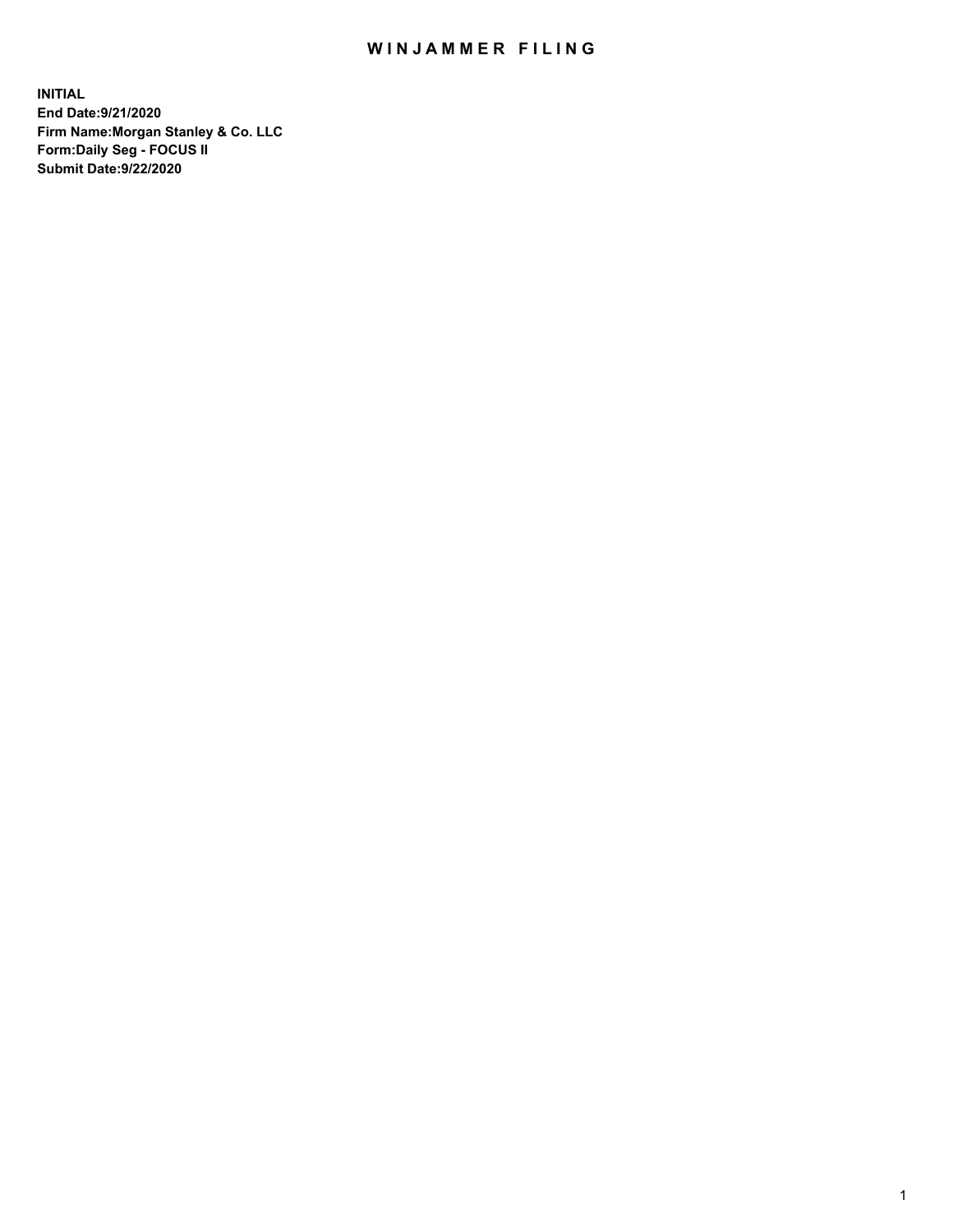**INITIAL End Date:9/21/2020 Firm Name:Morgan Stanley & Co. LLC Form:Daily Seg - FOCUS II Submit Date:9/22/2020 Daily Segregation - Cover Page**

| Name of Company                                                                                                                                                                                                                                                                                                                | Morgan Stanley & Co. LLC                        |
|--------------------------------------------------------------------------------------------------------------------------------------------------------------------------------------------------------------------------------------------------------------------------------------------------------------------------------|-------------------------------------------------|
| <b>Contact Name</b>                                                                                                                                                                                                                                                                                                            | <b>Ikram Shah</b>                               |
| <b>Contact Phone Number</b>                                                                                                                                                                                                                                                                                                    | 212-276-0963                                    |
| <b>Contact Email Address</b>                                                                                                                                                                                                                                                                                                   | Ikram.shah@morganstanley.com                    |
| FCM's Customer Segregated Funds Residual Interest Target (choose one):<br>a. Minimum dollar amount: ; or<br>b. Minimum percentage of customer segregated funds required:% ; or<br>c. Dollar amount range between: and; or<br>d. Percentage range of customer segregated funds required between:% and%.                         | 235,000,000<br><u>0</u><br><u>00</u><br>00      |
| FCM's Customer Secured Amount Funds Residual Interest Target (choose one):<br>a. Minimum dollar amount: ; or<br>b. Minimum percentage of customer secured funds required:% ; or<br>c. Dollar amount range between: and; or<br>d. Percentage range of customer secured funds required between:% and%.                           | 140,000,000<br><u>0</u><br>0 <sub>0</sub><br>00 |
| FCM's Cleared Swaps Customer Collateral Residual Interest Target (choose one):<br>a. Minimum dollar amount: ; or<br>b. Minimum percentage of cleared swaps customer collateral required:% ; or<br>c. Dollar amount range between: and; or<br>d. Percentage range of cleared swaps customer collateral required between:% and%. | 92,000,000<br><u>0</u><br>0 Q<br>0 <sub>0</sub> |

Attach supporting documents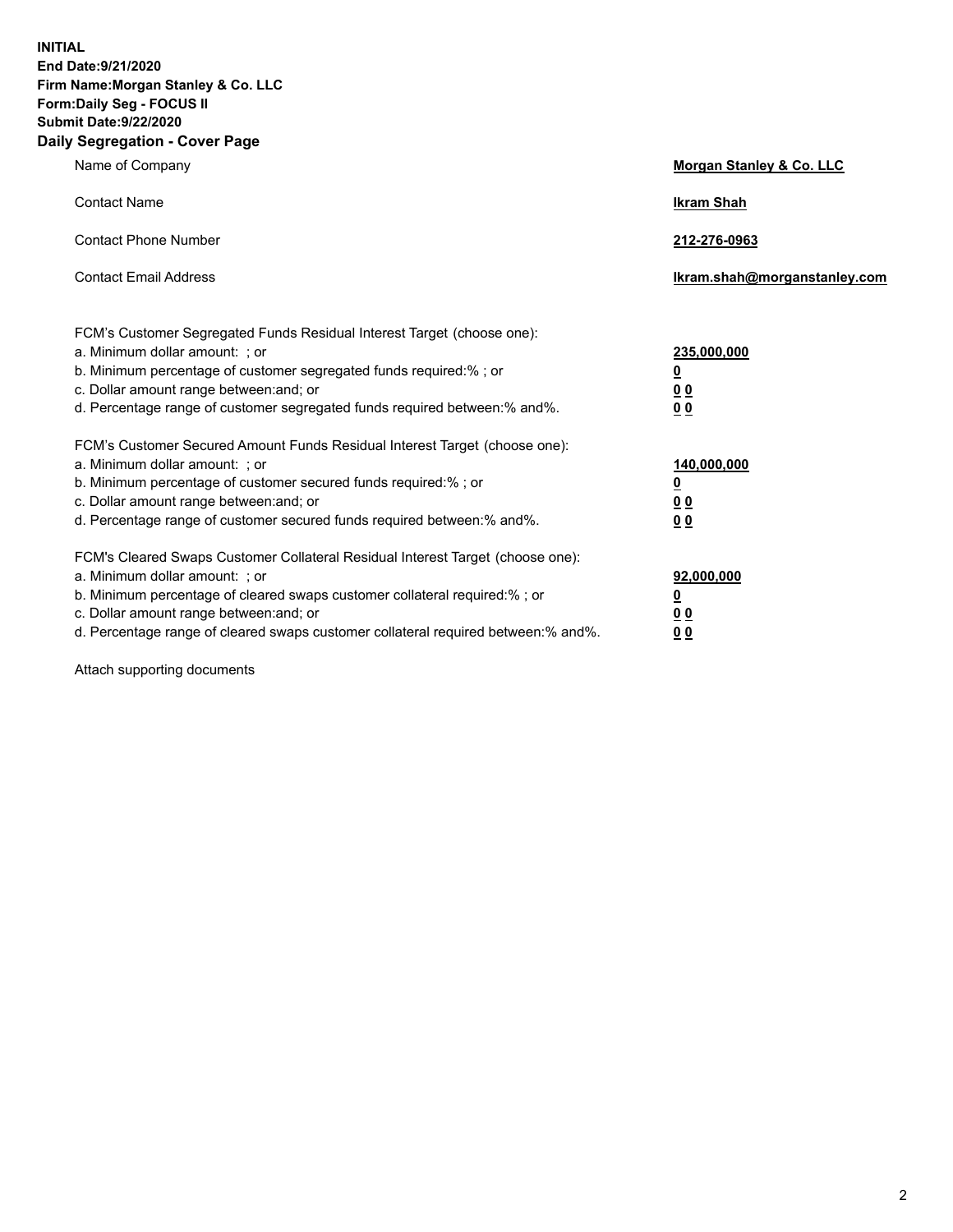## **INITIAL End Date:9/21/2020 Firm Name:Morgan Stanley & Co. LLC Form:Daily Seg - FOCUS II Submit Date:9/22/2020 Daily Segregation - Secured Amounts** Foreign Futures and Foreign Options Secured Amounts Amount required to be set aside pursuant to law, rule or regulation of a foreign government or a rule of a self-regulatory organization authorized thereunder 1. Net ledger balance - Foreign Futures and Foreign Option Trading - All Customers A. Cash **4,393,633,594** [7315] B. Securities (at market) **2,814,945,031** [7317] 2. Net unrealized profit (loss) in open futures contracts traded on a foreign board of trade **83,120,548** [7325] 3. Exchange traded options a. Market value of open option contracts purchased on a foreign board of trade **13,346,011** [7335] b. Market value of open contracts granted (sold) on a foreign board of trade **-17,876,928** [7337] 4. Net equity (deficit) (add lines 1. 2. and 3.) **7,287,168,256** [7345] 5. Account liquidating to a deficit and account with a debit balances - gross amount **255,044,847** [7351] Less: amount offset by customer owned securities **-253,026,240** [7352] **2,018,607** 6. Amount required to be set aside as the secured amount - Net Liquidating Equity Method (add lines 4 and 5) 7. Greater of amount required to be set aside pursuant to foreign jurisdiction (above) or line 6. FUNDS DEPOSITED IN SEPARATE REGULATION 30.7 ACCOUNTS 1. Cash in banks A. Banks located in the United States **597,419,450** [7500] B. Other banks qualified under Regulation 30.7 **579,899,786** [7520] **1,177,319,236** 2. Securities A. In safekeeping with banks located in the United States **565,600,505** [7540] B. In safekeeping with other banks qualified under Regulation 30.7 **0** [7560] **565,600,505** [7570] 3. Equities with registered futures commission merchants A. Cash **26,657,768** [7580] B. Securities **0** [7590] C. Unrealized gain (loss) on open futures contracts **279,322** [7600] D. Value of long option contracts **0** [7610] E. Value of short option contracts **0** [7615] **26,937,090** [7620] 4. Amounts held by clearing organizations of foreign boards of trade A. Cash **0** [7640] B. Securities **0** [7650] C. Amount due to (from) clearing organization - daily variation **0** [7660] D. Value of long option contracts **0** [7670] E. Value of short option contracts **0** [7675] **0** [7680] 5. Amounts held by members of foreign boards of trade A. Cash **3,407,567,149** [7700] B. Securities **2,249,344,526** [7710] C. Unrealized gain (loss) on open futures contracts **82,841,226** [7720] D. Value of long option contracts **13,346,011** [7730] E. Value of short option contracts **-17,876,928** [7735] **5,735,221,984** 6. Amounts with other depositories designated by a foreign board of trade **0** [7760] 7. Segregated funds on hand **0** [7765] 8. Total funds in separate section 30.7 accounts **7,505,078,815** [7770]

- 9. Excess (deficiency) Set Aside for Secured Amount (subtract line 7 Secured Statement Page 1 from Line 8)
- 10. Management Target Amount for Excess funds in separate section 30.7 accounts **140,000,000** [7780]
- 11. Excess (deficiency) funds in separate 30.7 accounts over (under) Management Target **75,891,952** [7785]

**0** [7305]

[7354] **7,289,186,863** [7355]

**7,289,186,863** [7360]

[7530]

[7740] **215,891,952** [7380]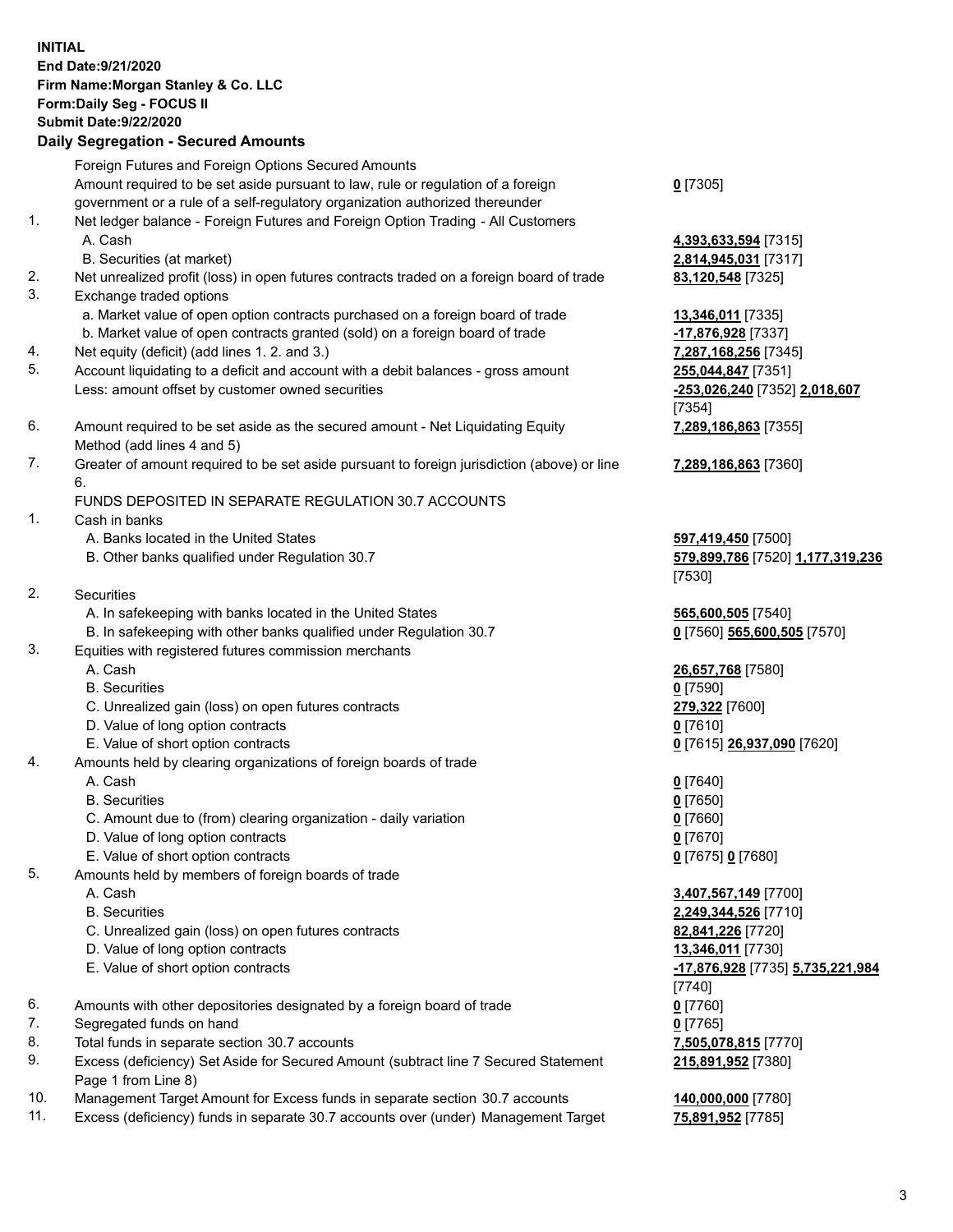**INITIAL End Date:9/21/2020 Firm Name:Morgan Stanley & Co. LLC Form:Daily Seg - FOCUS II Submit Date:9/22/2020 Daily Segregation - Segregation Statement** SEGREGATION REQUIREMENTS(Section 4d(2) of the CEAct) 1. Net ledger balance A. Cash **16,015,942,135** [7010] B. Securities (at market) **8,844,921,162** [7020] 2. Net unrealized profit (loss) in open futures contracts traded on a contract market **-209,700,416** [7030] 3. Exchange traded options A. Add market value of open option contracts purchased on a contract market **434,348,446** [7032] B. Deduct market value of open option contracts granted (sold) on a contract market **-359,867,734** [7033] 4. Net equity (deficit) (add lines 1, 2 and 3) **24,725,643,593** [7040] 5. Accounts liquidating to a deficit and accounts with debit balances - gross amount **658,653,191** [7045] Less: amount offset by customer securities **-643,399,286** [7047] **15,253,905** [7050] 6. Amount required to be segregated (add lines 4 and 5) **24,740,897,498** [7060] FUNDS IN SEGREGATED ACCOUNTS 7. Deposited in segregated funds bank accounts A. Cash **2,916,413,414** [7070] B. Securities representing investments of customers' funds (at market) **0** [7080] C. Securities held for particular customers or option customers in lieu of cash (at market) **1,258,896,632** [7090] 8. Margins on deposit with derivatives clearing organizations of contract markets A. Cash **13,150,288,541** [7100] B. Securities representing investments of customers' funds (at market) **0** [7110] C. Securities held for particular customers or option customers in lieu of cash (at market) **7,586,024,530** [7120] 9. Net settlement from (to) derivatives clearing organizations of contract markets **130,480,846** [7130] 10. Exchange traded options A. Value of open long option contracts **434,348,446** [7132] B. Value of open short option contracts **-359,867,734** [7133] 11. Net equities with other FCMs A. Net liquidating equity **7,270,672** [7140] B. Securities representing investments of customers' funds (at market) **0** [7160] C. Securities held for particular customers or option customers in lieu of cash (at market) **0** [7170] 12. Segregated funds on hand **0** [7150] 13. Total amount in segregation (add lines 7 through 12) **25,123,855,347** [7180] 14. Excess (deficiency) funds in segregation (subtract line 6 from line 13) **382,957,849** [7190]

- 15. Management Target Amount for Excess funds in segregation **235,000,000** [7194]
- 16. Excess (deficiency) funds in segregation over (under) Management Target Amount Excess

**147,957,849** [7198]